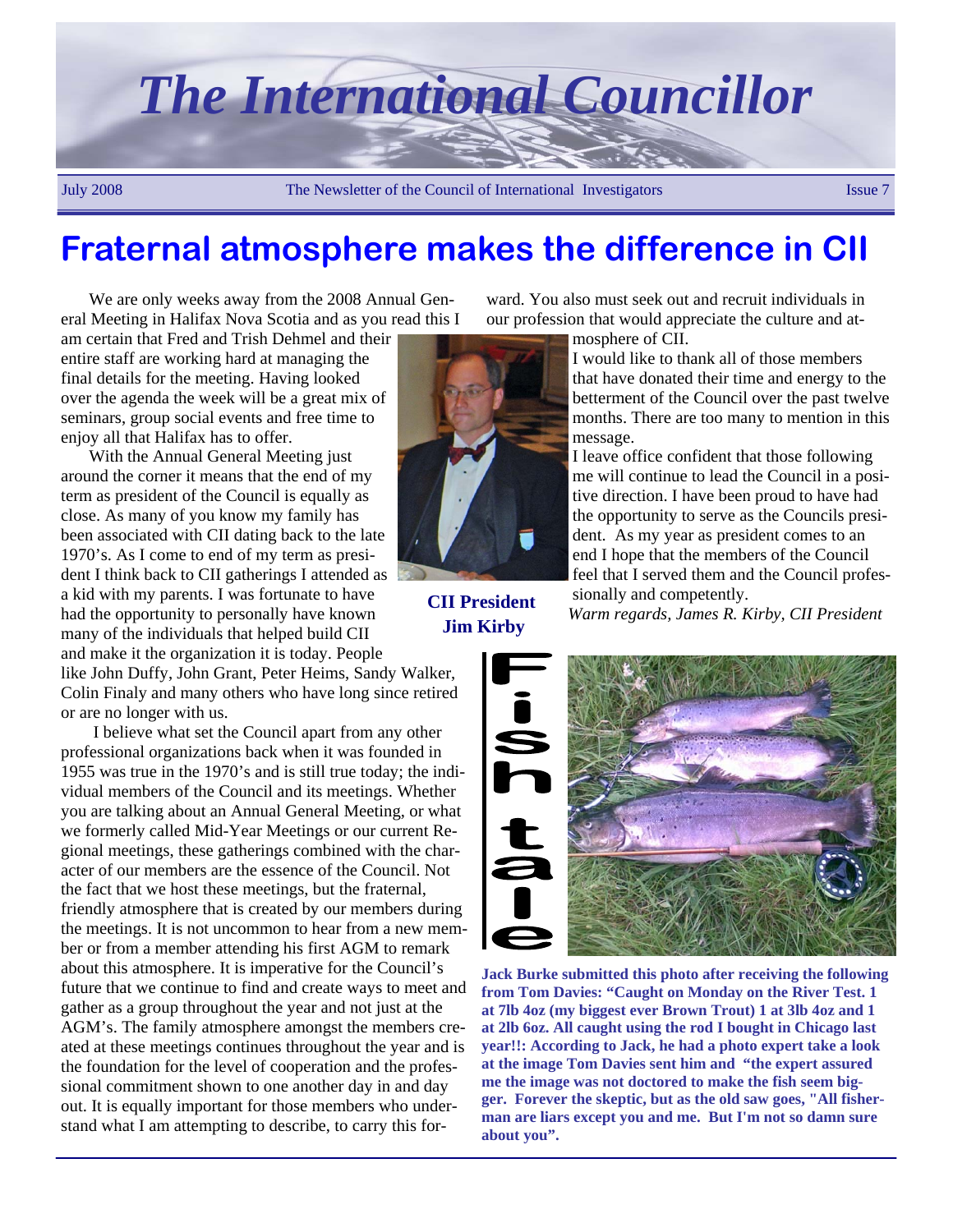**Page 2 July 2008 The International Councillor** 

## **Welcome to Halifax-Warden of the North!**

Well here we are one month away from our 2008 Annual General Meeting in Halifax, Canada and everything is in place and we are ready to welcome you

all to our country and city. The host committee has worked very hard throughout this year to make this trip a memorable one for you all. We have some of the finest seminar speakers available and we are certain you will find them very interesting and relevant to today's investigative industry. One of our highlighted speakers is Mr. Paul Gillespie, who is renowned throughout the world for his work in Child Exploitation tracking and managing to get Bill Gates of Microsoft to assist in developing the software to track

child predators on the internet. He is a powerful speaker and I think you all will find him extremely interesting. I would like to thank Brian King of King-Reed & Associates Inc for sponsoring this speaker. Other seminar speakers include Dr. Steve Porter, who works closely with police and other investigative agencies in detecting lies, sponsored by Nancy Barber of Glass Key Investigations. We also have our very own members; Jon McDowall on Identity Theft, Tom Davies on Terrorism, and Brian King on Third World Country Investigations. These members are well known for their interesting speaking abilities and knowledge of their topics, so don't miss these!!!

We have tried to make this AGM week a fun and interesting week. We do have to do Council business and we have that scheduled for Tuesday and Wednesday, with the Board meeting on Tuesday. Thank you Joan Beach for sponsoring the Board Lunch that day. Our AGM is all day Wednesday well we do have to get some business done! We have planned a Welcome Reception for all members and guests on Tuesday evening and there will be a cash bar, hor d'oeuvres and a special surprise for all. I want to thank Jay Groob of American Investigative Services and Marc Reed of Reed Research Limited for their generous support of this event.

The next morning our opening ceremony is open to all guests and members so please plan to attend. Prior to the opening a Continental Breakfast will be

provided by John Sexton of Sexton Executive Security Inc., and then onto our Opening Ceremony. There will be a bit of a show, a flag ceremony, and a



**Fred Dehmel Your AGM host**  welcome address. This event was sponsored by the Canadian Association of Private Investigators. After the Opening Ceremony, the partners and guests will be enjoying a walking tour of beautiful Halifax, a ferry ride and lunch . After lunch there will be time for shopping in Halifax. Our AGM is scheduled from 10—4:45 pm and we are very pleased to have the support of Jim Kirby of Edward R. Kirby & Associates Inc and Raul Fat of Transylva-

nia Investigations Services in providing us with refreshment breaks throughout the day. After the AGM, we thought you

would enjoy a free evening to see Halifax and enjoy an evening meal at one of our recommended restaurants, or maybe one of your choice . We have some very good ones here and the nightlife in Halifax is world famous for fun and entertaining. We have more bars and pubs in the general area of downtown than most major cities. So get out and have fun!! Of Course our Hospitality Suite will also be open that night and I want to thank Michael Fellner of Kroll for their support in sponsoring that night. We think you will really enjoy the suite and it will be a great place to meet and have some fun.

Throughout Thursday and Friday morning you will have the opportunity to listen to some very interesting speakers, so do not miss them! Our refreshment breaks throughout Thursday and Friday are generously sponsored by Maurice Amres of GEB Security Services Inc, Hai Yang of Steele Business Investigations Center and Barry Horvick of Corporate Intelli-

#### Continued on page 3

**CSI would like to thank Mainguard Security Services , Singapore, for their sponsorship of the CII Conference. Mainguard's investigation clients are from both Singapore and overseas. They include law firms, insurance companies, multinational corporations, shipping firms and organizations from various industry sectors. The investigations may involve assignments throughout the Asia-Pacific region.**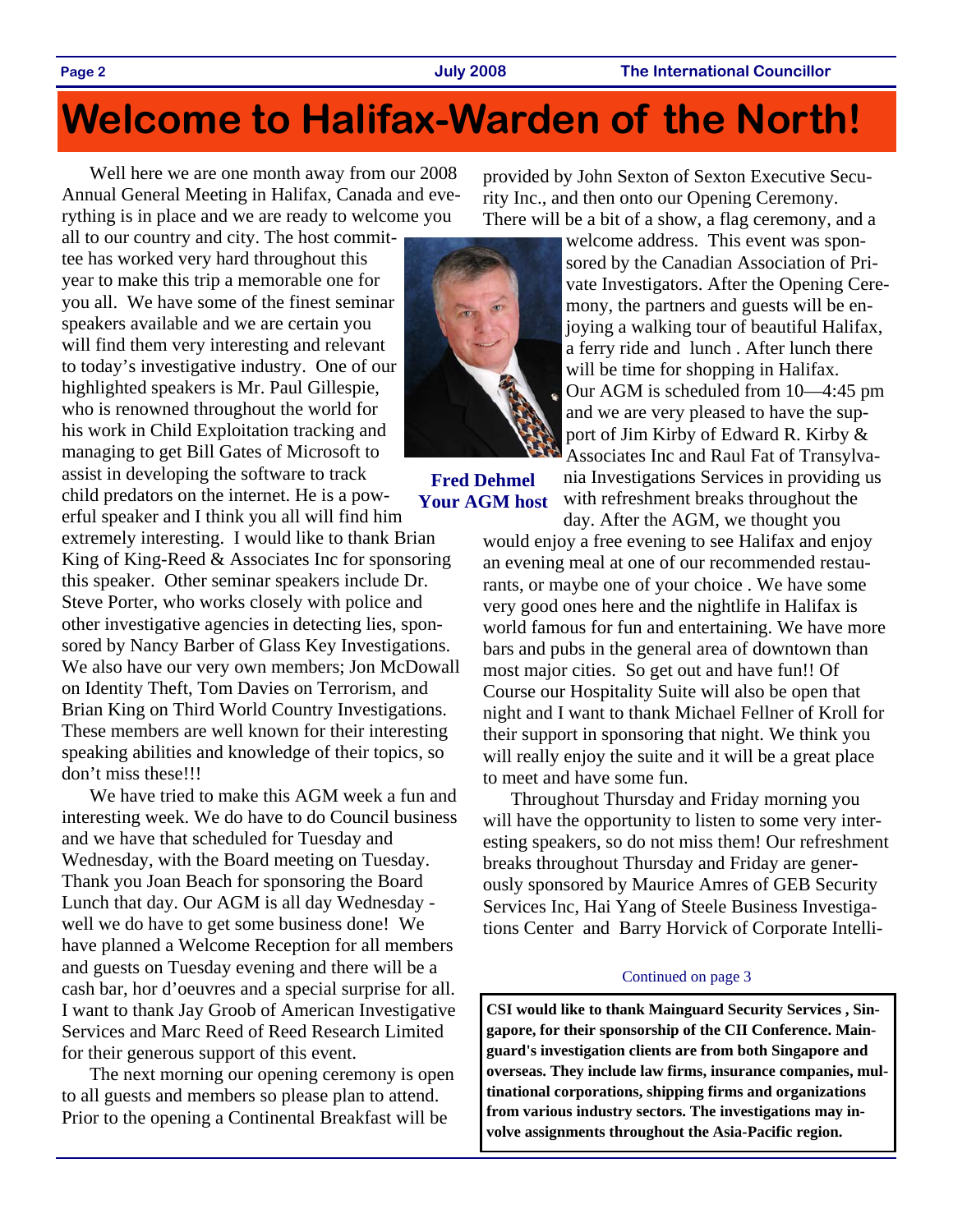### **From the Editor**

Birnie Floyd sent us a note to tell us why he was unable to attend the conference and told us we could share it with the Councillor readers. "Dear Fred ; Thanks for taking the time to send a personal invite to Halifax !! You may not have heard that last year I was diagnosed with cancer. I had three operations followed by chemotherapy each time. They thought all seemed to be O.K. and I went to Cuba for Christmas and January. On returning I was advised that the cancer was invasive and Feb 9th they started to remove affected organs and I was hospitalized for almost three months...shortly after I had kidney failure and now have two ostmeys, and am scheduled for further operation July 15. I am the guy that said it couldn't happen to me... It is doubtful at this point in

time that my travelling will be anything other from the house to hospital. However I must say that I have so many get well wishes from my many old friends in the Council. I wish I could thank them all personally but I am not able to presently. I know Halifax well and I wish you a most wonderful conference. All Good Wishes," *- Birnie Floyd.* 

## **Welcome to Halifax-Warden of the North!**

#### gence Researchers Inc.

During the seminars on Thursday the partner and guests will tour Peggy's Cove, so bring your cameras to this one!

That brings me to the Nova Scotia Lobster Party of the year!!!! Investigations Canada is sponsoring a great party at the famous Privateers Warehouse; there will be lobster, lots of food, drinks, music and just plain fun. YOU DO NOT WANT TO MISS THIS!! We will show you how Nova Scotia welcomes guests!!

Friday after the seminars we will depart on our Networking Tour to Historic Lunenburg, NS, a world heritage site. This event is sponsored by Norm Willox of Lexis Nexis. We can always count on Lexis Nexis and we really appreciate that support!! After the tour we will take you to a brewery for a few drinks and light snacks. This is just a short walk from the hotel, so after you have a free night to again enjoy Halifax and dinner out. Trish and I will have a few suggestions for you.

# YOUR FAST SOURCE IN EU since 1978 **Detectiv Consulting International GmbH GI: Insurance Fraud Service** CEO: Juergen Fritz Hebach (Member of BA CII WAD) Fon: +49 171 410 74 11 / Fax: +49 30 433 533 1

Internet: dci@insurancefraudservice.com

Our Hospitality Suite will be open again thanks to Roy Whitehouse of WIS International for his support of this night.

Then on Saturday the big event!! The CII Gala Dinner, to be held in the beautiful ballroom of the Harbourfront Marriott Hotel, dripping with gorgeous chandeliers and spectacular views of the harbour at night. We want to thank Rick Green of Commercial Intelligence Agency Ltd for sponsoring this big event. There will be great food and music with cocktails prior to the event and a chance to get some photos.

So you can see we have a great week planned for you. Trish and I are excited to welcome you to our city. While you are here there are many very good attractions to see with your families or by yourself. The Maritime Museum of the Atlantic has a great Titanic display and artefacts. The waterfront is one of the nicest you have seen and perfect for those long quiet walks or for a partying time.

So Cead Mile Failte" - One Hundred Thousand Welcomes -to Halifax, NS, Warden of the North!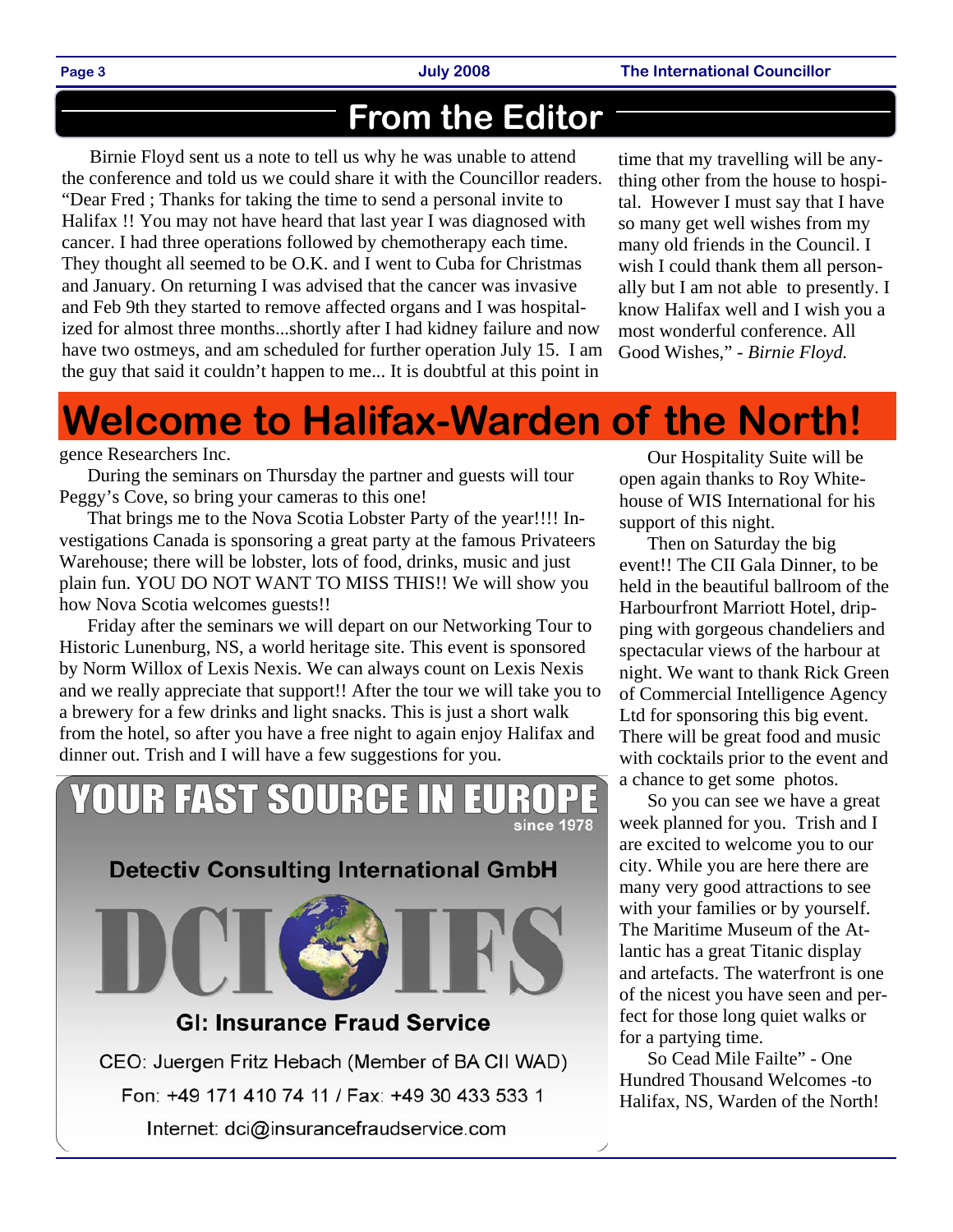### **Lies, Damn Lies, and Lawsuits**

#### *By Larry Ross, Ross Financial Services, Inc (*Originally Published in PI Magazine, *20 PI Magazine 1, 44 (2007)*

The purpose of this article is to provide a framework useful in analyzing when a lie, told during the ordinary course of investigative business, might give rise to legal liability. We will be limiting our discussion to civil liability, but the elements of criminal liability are similar, varying mainly in the burden of proof.

#### **Euphemistically Speaking**

Most of us don't like to admit that we lie, so we use euphemistic words like 'pretext' or 'subterfuge' to describe our actions. There really isn't much difference between these two terms, since both involve some sort of overt 'false representation' or 'misrepresentation.'

The word 'pretext' is derived from Latin, its brother, 'subterfuge,' from French. Unfortunately, 'pretexting,' the euphemism that we use so frequently, has accumulated some ugly connotations these days. As William Safire wrote recently about pretexting in the *New York Times Magazine*, September 24, 2006:

"…Its origin is in the Latin *texere*, 'to weave, to fabricate'; from that came the metaphor 'to weave a web of lies' and 'to fabricate a story.' A pretext can be mild, a mere excuse or 'white lie'; it can also be synonymous with *pretense*, rooted in the Latin *tendere*, 'to stretch,' in this sense meaning 'to stretch the truth.' No matter how you stretch it, the new participle pretexting has an aura of dishonesty about it."

There has been a great deal of confusion both in the press and in recent congressional hearings about the meaning of the term 'pretext.' Though 'pretext' has sometimes mistakenly been used synonymously with the term 'fraudulent misrepresentation,' these two terms are definitely not interchangeable where the courts are concerned. Rather than the terms 'pretext' or 'subterfuge,' courts use the terms 'misrepresentation' or 'deceit' to describe that subdivision of the law of fraud that is based on a false statement. In other words, "the type of interest protected by the law of deceit is the interest in formulating business judgments without being misled by others..."

#### **Reality Check**

Whatever term we use, the important point to remember is that not every lie is fraudulent. Whether recognized or not, most people use some 'pretexting' every day in the normal business and social interactions. We

all know about white lies used to spare another's feelings. And certainly no one would consider it to be unethical, let alone illegal, to tell the other party in a negotiation that 'X' is the final offer when, in fact, other offers will be made if the one on the table is refused. Business people engage in 'puffing' or 'trade talk.' Similarly, our vendors occasionally conduct pretexts to make sure that we are using their services within the limits of our contracts. **Weighing the Burden** 

Proving fraud is much more difficult then proving most civil injuries or breaches of contract. There is a stigma attached to the charge of fraud, and civil fraud is viewed as quasi-criminal, with the standard of proof in a civil fraud case lying between the standard for criminal fraud and the standard for most other civil cases.

Civil fraud must be proved by *'clear and convincing evidence'* because the interests involved are deemed to be more substantial than the mere loss of money. This standard is more rigorous than the *'preponderance of the evidence'* required in a civil case, but less stringent than *'beyond a reasonable doubt'* necessary in a criminal case where a person's liberty is at stake.

Moreover, the party claiming civil fraud must take great care in describing the fraud when filing the initial Complaint. Ordinarily, a person bringing a civil Complaint merely has to give the other party notice that an injury or a contract breach is claimed. In a case of civil fraud, the fraud must be described in great detail.

#### **Elements of Fraud**

Unfortunately, there is no bright line that divides fraudulent lies from innocuous white lies. Fraud is an elusive term whose definition can vary from state to state, as well as from case to case. Generally speaking, a party claiming to have been defrauded must prove: (1) a false statement, (2) about a material fact, (3) made with the intent to deceive, (4) upon which the claimant relied, (5) and which resulted in damages to the claimant.

**False Representation.** There must be a false statement (misrepresentation).

*Example: If a person with whom I am commu-*

Continued on page 5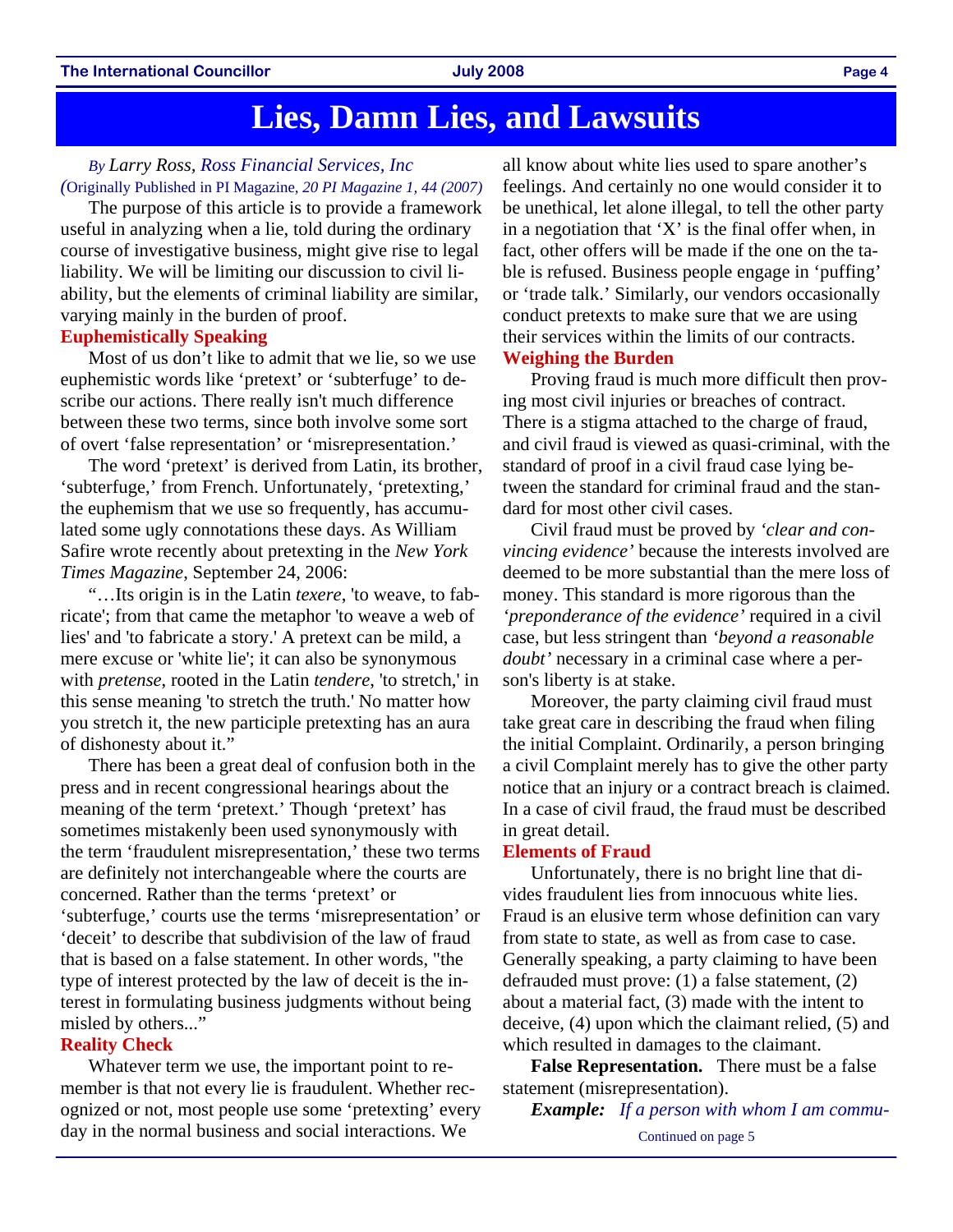### **Lies, Damn Lies, and Lawsuits**

#### Continued from page 4

*nicating assumes that Ross Financial Services, Inc. represents investors or investment services, I don't have any immediate duty to explain the name of my company or the nature of my business. The law requires the other party to use reasonable care in determining facts, so there is nothing fraudulent here.* 

**Materiality.** A false representation is 'material' if the representation would have influenced a reasonable person in the claimants' position. Trivial misstatements, even though false, cannot provide a basis for a lawsuit claiming fraud.

*Example: A New York buyer wants to purchase a derelict property located next to the expensive office suites that he is building. He does not want to disclose that he has an interest in purchasing the derelict property, fearing that the price would be jacked up unfairly. His representative, claiming to be a Washington, DC buyer, places the call to inquire about the property. It is unlikely that a court would find this representation to be 'material' and, thus, would not find that a fraud has been committed.*

**Deception.** The false representation must be made with the intent to deceive the claimant. The party seeking damages for misrepresentation must have been personally misled, and must have personally relied on the false statement.

*Example: Business A is interested in determining what financial incentives a county has offered to its competitor, Business B. Telephone contact is made to the county from an individual representing Business A, indicating interest in investing in that county. Since the call is to learn about financial incentives offered, and is made to the county, not to Business B, it is likely that this deception would not be found to be fraudulent. Moreover, the misrepresentation may not even be material.*

**Reliance.** The courts are in disagreement over whether a claimant must justify his or her reliance on a false material misrepresentation. For instance, in the District of Columbia, the courts follow the rule that reliance cannot be deemed 'reasonable' if minimal investigation would have revealed the truth.

*Example: The borrower applied for a home mortgage through a lender. That lender referred the appli-*

*cation to another lender, and the loan application was denied. The borrower claimed to have been defrauded by the false representation of the original lender indicating that it would be the entity to process the borrower's application. However, the court ruled that if the representation had been material to the borrower... that one lender rather than another process the application...it was the obligation of the borrower to determine the actual facts.* 

**Damages.** The person to whom a misrepresentation is made must prove that he/she was actually injured as a result of the misrepresentation.

*Example: An investigator pretends to be interested in investing in a Ponzi scheme that is being run by a salesman with no apparent criminal history. The pretext allows the investigator to obtain references from the suspect, and the subsequent investigation identifies co-conspirators, past schemes and criminal investigations, and the fraud unravels. Most courts would find that the salesman – who claims innocence – cannot then prove that he has been damaged by the misrepresentation, since the pretext was used to end the fraud that he was committing.*  **Conclusion** 

Obviously, this is far from an exhaustive study of the subdivision of fraud known as misrepresentation or deceit. Moreover, it is not a matter of black or white. Different courts in other jurisdictions could conceivably view the examples above as supporting a finding of fraud, rather than agreeing with the courts in the cases I have cited. Nor do I intend to provide legal advice about how any particular pretext would be viewed by a court or a jury. Welcome to the gray zone.

I hope that this article provides you with a framework against which you can measure a pretext you contemplate using in your practice. Examine the pretext for the elements of a possible fraud case, and consider the difficulties an opponent would face in proving that you have committed fraud. Finally, as Sergeant Phil Esterhaus used to say on *Hill Street Blues:* "Let's be careful out there." *Larry Ross is president of Ross Financial Services, Inc. (RFS), a firm offering corporate research services, asset searches, and fraud investigations to investigators, attorneys and businesses.*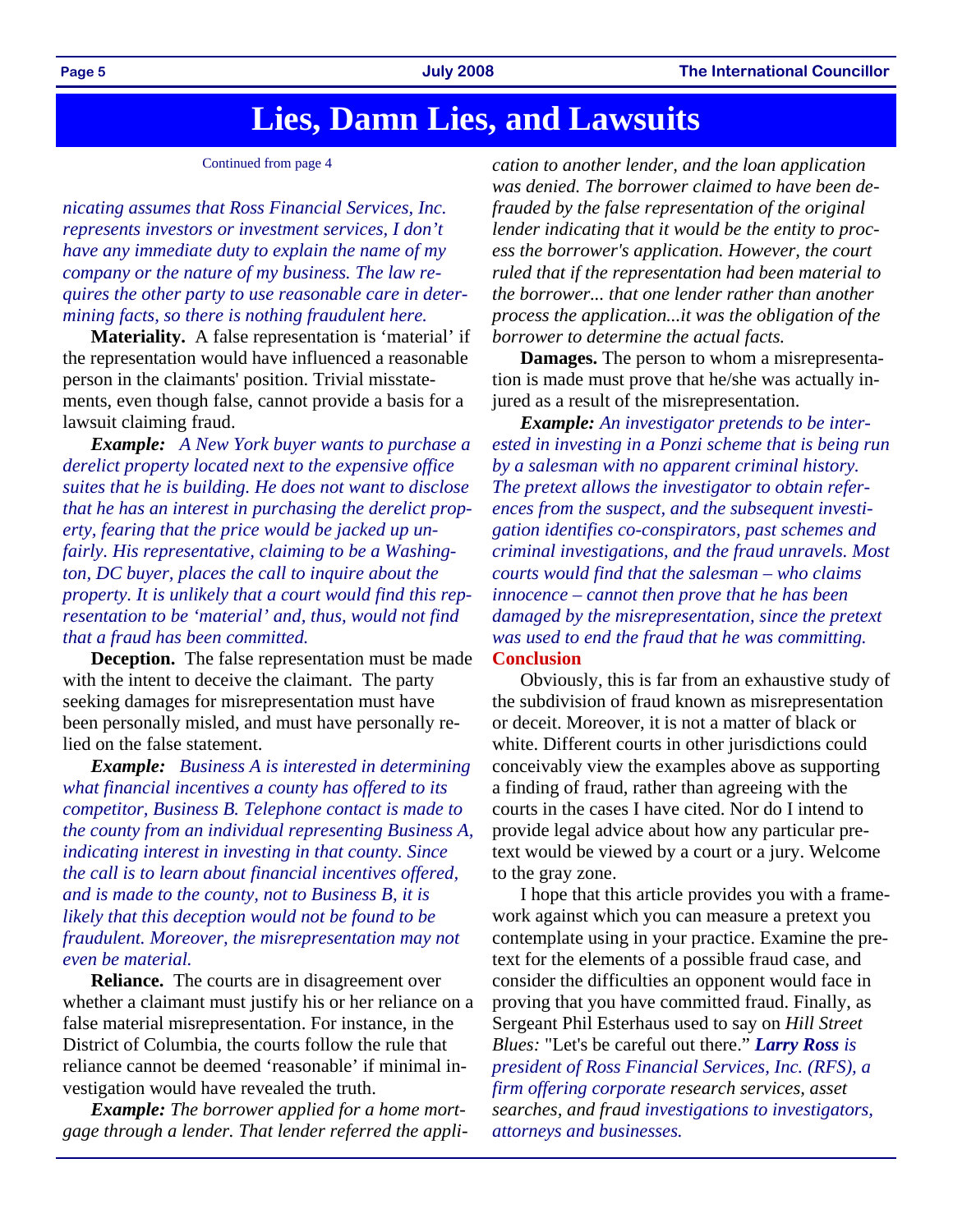#### **The International Councillor July 2008 Page 6**

### **Challenges threatening foreign investments in Romania**

#### *By Raul Fat, Transylvania Investigations*

Romania has always been an attractive country for foreign businessmen, even before the 1st of January 2007, when Romania entered the European Union. The rich natural resources, the cheap labour force-even in the cases of skilled workers- the low prices in the real estate department, the constant growth of the commodity market - all these combine to provide great opportunities to achieve huge profits. Thus, nowadays foreign investments are bigger

than local investments in the Romanian economy.

An analysis regarding the activity of Transylvania Investigation Services during the last year, reveals that more than half of our clients are represented by these foreign businessmen, a reality that has challenged us to draw a summary presentation of the risks and the threats

that these companies have to confront, and of all aspects that have come to our attention during our inquiries. We shall not talk here about problems such as infrastructure, legislation, corruption, health or environment. These aspects have a level of complexity that exceed our agency's concern, but which can be studied in other specialized publications.

Let us first take a look at the threats coming from inside the company. The first real threat for the foreign companies in Romania comes from the Romanian employee, as he has a different psychology from any other employee in a capitalist country. This comes as a result of 50 years of communist government. ''The red regime" has destroyed the property values and has generated negative behavioural consequences. Surprisingly, you will observe that the Romanian employee has no respect whatsoever for his work, therefore the quality of his work will suffer and, much more dangerous, he might slip to a criminal activity.

In the qualified employee's case, this criminal risk changes: maybe you think that due to the years spent in qualifying for a job, this employee will not be tempted to criminal behaviour... Well, that is not the case: the Romanian qualified employee commits... qualified crimes. In this case, the employee will be involved in different activities parallel to the company he works for (opening his own business in the same field, stealing the finances of the company he works for with the help of a different company,

One cannot accuse this employee of being incompetent or stupid, as this employee is in fact a very intelligent one. The only problem is that he is using his brain for a quick personal profit, rather than for the

> sake of the company he is working for. These aspects have made us recommend our clients to double check even the most evident facts when it comes to employees that will be accessing a higher level of security or are in "trusted" positions.

Looking at the external threats, these are more complex and they may be generated by the Romanian socio-economical specific or

by the harsh concurrence in some economical fields.

In the Romanian context, one may not ignore the strange mix up made of political figures and businessmen: not only that there is not an obvious distance between the two, but most of the time the important political figures are flourishing businessmen. Many times, one cannot see for sure the politics mixing into the economical area, that is why, an accurate piece of information can be vital for avoiding future troubles.

The competition for conquering or keeping certain markets can become sometimes very harsh. Most of the times, one will ask for the help of an investigation company to get internal information from a company. The mass media can also be used in disparagement campaigns (mostly based on untrue information) and politics can obstruct certain investments without any explanation.

These are just a few examples, all of them gained from our field experience. Though they cannot be generalized for the whole Romanian economical field, they can successfully be used as a starting point in understanding the risks and the threats that foreign companies fight against, in Romania.

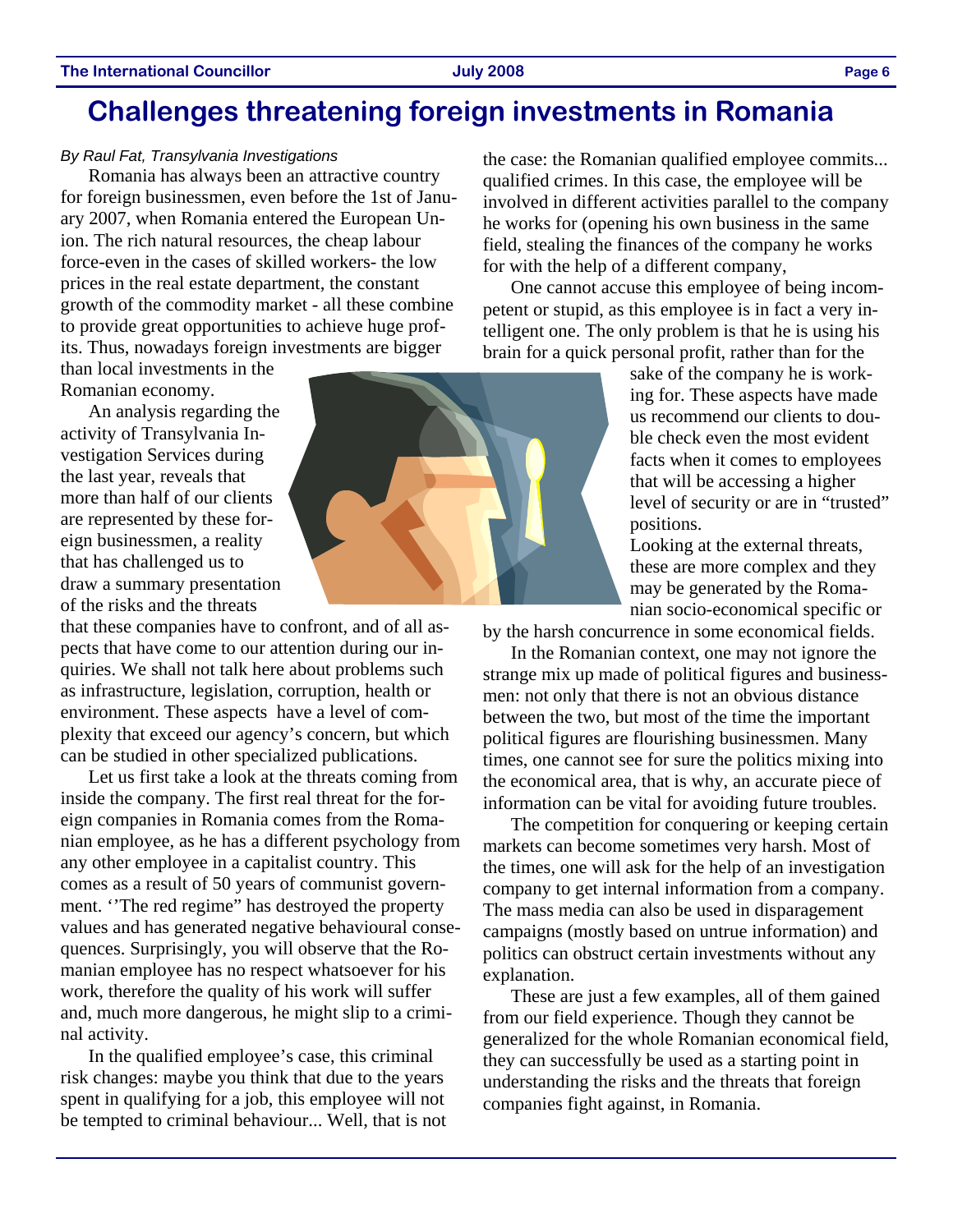### **China's new credit database launched May 2008**

#### *By Hai Yang*

The *Nationwide Monthly Propaganda of Credit Knowledge* hosted by the People's Bank of China was formally launched on May 31, 2008. The credit knowledge was publicized in various forms in different areas of China to help the public learn its importance. Recently, the People's Bank of China indicated that it had already established the personal credit files of over 13 million enterprises and nearly 0.6 billion individuals. What kind of information does the credit database consist of? The following article might help you learn more about it.

#### **What Kind of Information Does The Personal Credit Database Collect?**

At present, the personal credit database has collected the following sorts of information.

### Personal Identity Information

Personal Identity information includes: name, type and number of the identity certificate, postal address, contact method, marital status, residential information and occupation information of the person.

#### Loan Information

Loan information includes: loaning bank, amount and term of the loan, repayment method, actual repayment record and guarantee information.

#### Information on Credit Card

Information on credit card includes the issuing bank, credit line and repayment record, etc.

### Other Credit Information

By the end of 2007, the personal credit database had already collected the fee payment information of telecommunication subscribers in some areas, the personal housing accumulation fund information in 261 cities of 26 provinces (autonomous region, municipality city) and information on individuals' endowment insurance in 9 cities.

With more and more mature conditions, the personal credit database will collect more information on the individuals, such as payment of public utilities (water, electricity and gas), and records of owing tax and court judgments, to provide a full profile of the personal credit status.

As married couples are an economic entity legally, when commercial banks check the personal credit status of someone to determine whether or not the loan should be granted, the credit status of the person and

his/her spouse should both be considered. Thus, the personal credit database will collect the spouse's name, identity card number, employer and contact phone, which are sourced from the information submitted by the citizens when they conduct transactions at the commercial banks.

In addition, information on national study-aided loans will also be gathered. Financial institutions like commercial banks will report the information on the study-aided loan and repayment status to the personal credit database since the issuing date of the loan.

**However, at present, the personal credit data can only be personally viewed at financial institutions by the citizen holding his/her valid identity certificate. Other organizations or individuals can not acquire relevant information.** 



**As the host of the Hospitality Suite you can display your company info or entertain the crowd.** 

### **Don't miss out. Only one left!!!**

### **Hospitality Suite (1 day/evening) - \$500 to sponsor**

• Corporate logo with hyperlink on conference website (value \$500)

- Corporate listing on event program (value \$300)
- Participate in the Hospitality Suite during posted hours for the day/evening (value \$300)
- Corporate listing included on "Partner Thank You" signage (value \$300)

### **"A special thanks to all our Sponsors to date"**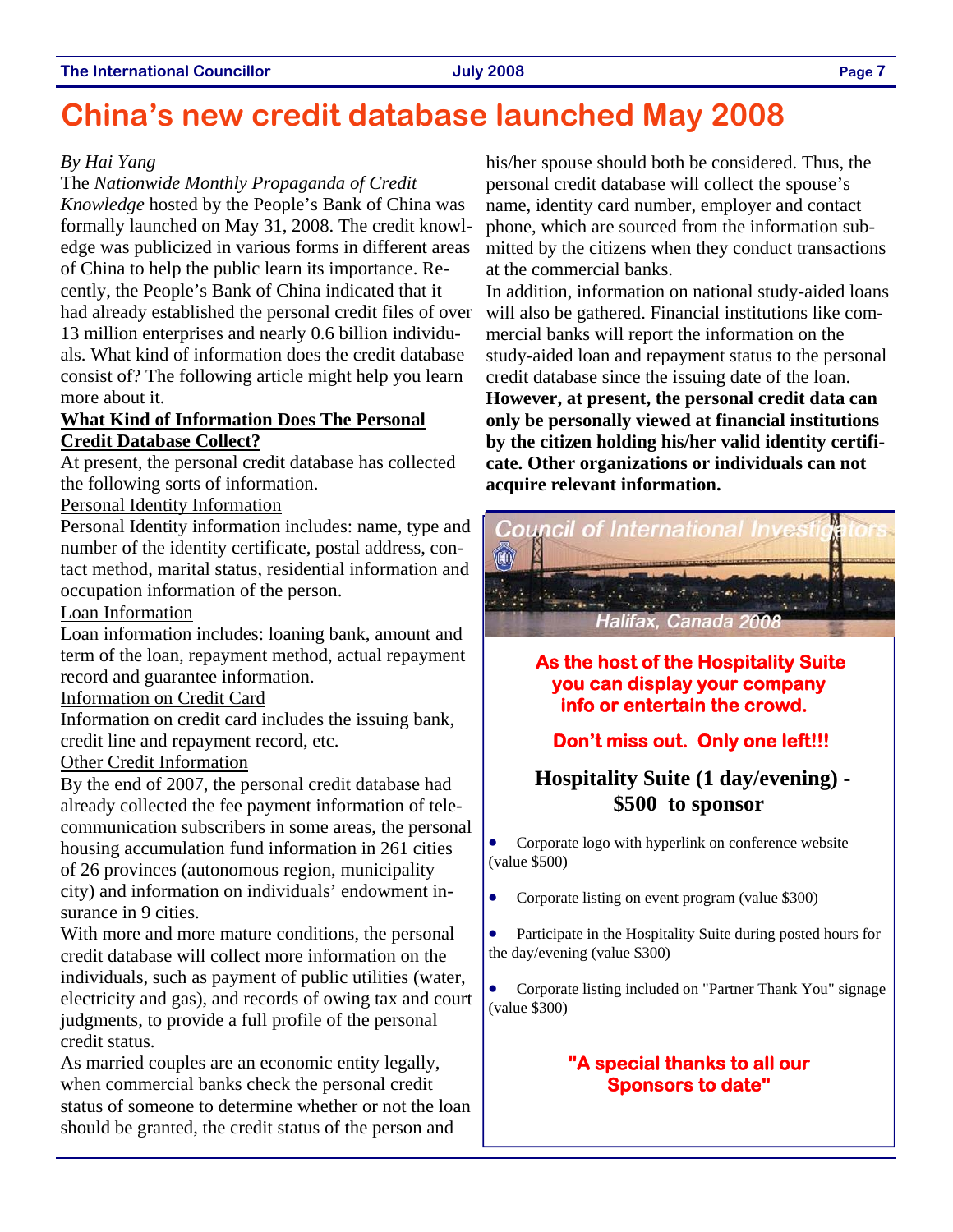## **Member News**

A few little tidbits of news in the CII world deserve mention.

Tom Herder, former President of Covert Investigations, Inc. in Kalamazoo, Michigan, USA has "resurfaced". His

### **CII - New Applicants**

Toune Goorts

Goorts Onderzoek & Consultancy BV Molenstraat 69, 5751 LC Deurne **Netherlands** 

Sean Dees Advanced Investigative Services, Inc. 232 E. St. Louis St Nashville, IL

### **Reinstated members**

**Bernard Owusu-Twumasi**  8th Floor, Farrar Ave Trust Towers Adabraka Acura GHANA

new agency, Tom Herder Investigative Services, LLC, is licensed in Minnesota and Wisconsin, USA. He's a long time member of CII and was selected as the 2001 Investigator of the Year. Tom served as a Board member, Secretary, and Executive Regional Director in the late 1990's and early 2000's.

 He and wife, Janet, moved to Minnesota in 2002 and sold Covert In-



**Tom Herder** 

vestigations, Inc. to long time friend and CII member Steve Bibler. Located in the Twin Cities area of Minneapolis and St. Paul, Minnesota, Tom will offer all types of investigative services, as well as Copyright, Patent and Trademark infringement investigations.

You can get in touch with Tom at Tom Herder Investigative Services, LLC P O Box 1951, Maple Grove, MN 55311, Phone: 763.923.3535; Fax: 763.657.1482; Email: therder@comcast.net; Web:www.tomherder.com.

### **California investigator Newman caps long string of successes**

#### *By Nancy Barber*

George Michael Newman recently capped a string of criminal investigations which are noteworthy owing to their outcome.

Early in 2008, Newman's client in one of the more massive RICO cases ever brought by the federal government, who initially was facing death for alleged acts, and faced thirty-eight racketeering counts in total, was found guilty of none by a jury, at trial; the defendant investigation demonstrated that the evidence proffered by informants, some paid in excess of \$100,000, was inaccurate, specious and often outright lies.

Later in the year, as a result of Newman's investigation on behalf of a death row inmate convicted of a robbery/murder and represented by the *California Appellate Project*, in which Newman had both identified a logical alternative suspect in the crime and identified corruption in the testimony of the sole witness whose testimony had placed the client on death row, the actual perpetrator confessed to the incident. Additionally, Newman's investigation contributed an investigation of the officer who handled the informant witness, which revealed conduct so egregious and illegal as to warrant criminal sanctions against both individuals.

Mid-year, Newman's representation of a prison inmate charged with killing another inmate, resulting in the death penalty exposure, validated that incident was an imperfect selfdefense. Newman's investigation and testimony as an 'expert witness' regarding defendant investigations, additionally, documented that the robbery/murder for which the defendant had been *originally* sent to prison was a crime he had not been involved in, in any way; resulting in a superior court judge declaring the initial conviction unconstitutional, after which the case has been rendered to *The Innocence Project* for remedy.

Finally, representing an immigrant whose imported vehicle had been found to contain functioning parts to a submachine gun, Newman's international investigation documented the man's innocence to the degree that a jury found him not guilty in little more than two hours of deliberation.

These endeavors join Michael's concurrent accomplishments during the same timeframes, wherein his work *factually*  exonerated three individuals who had been sentenced to lengthy prison terms, freeing these innocent men.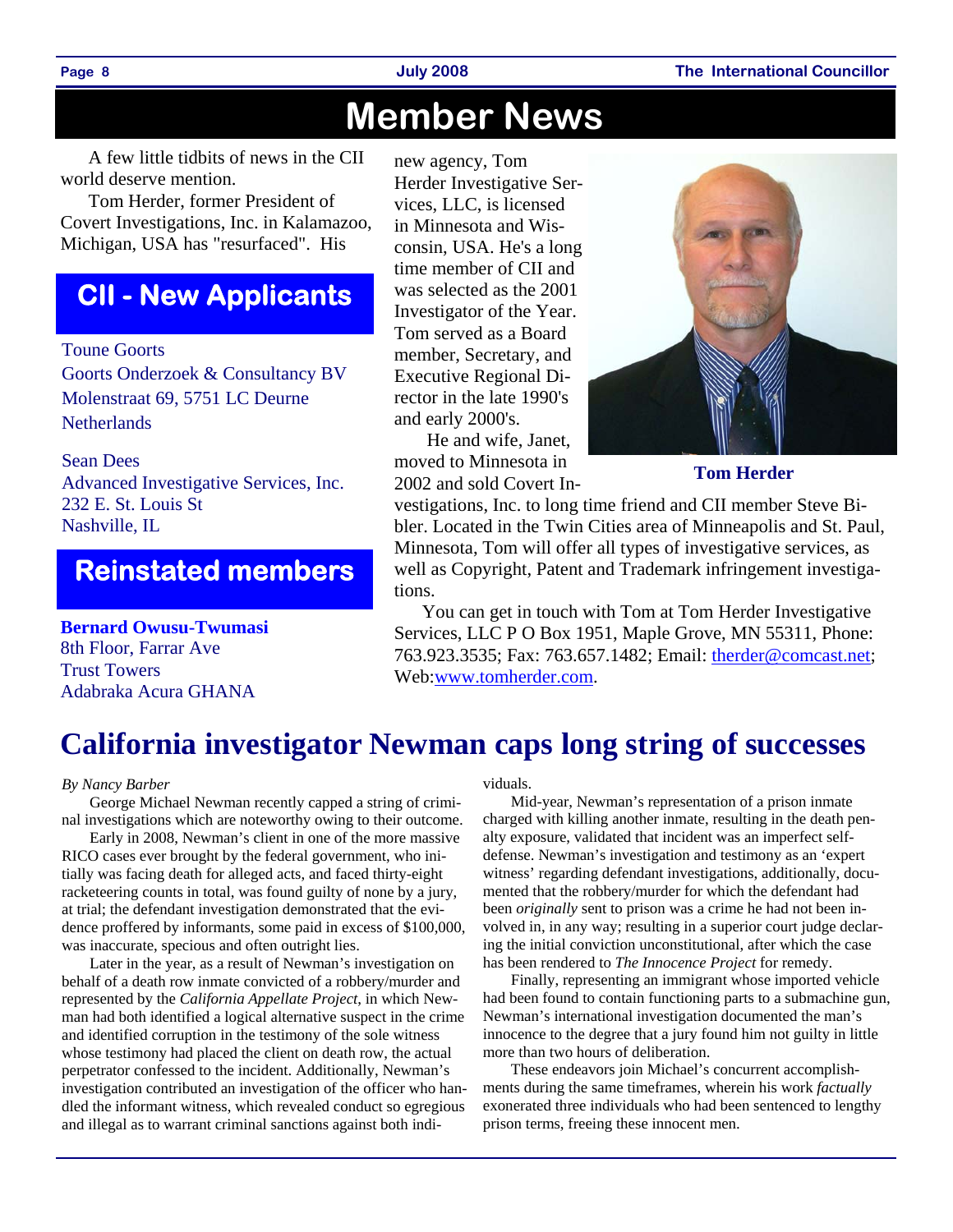### **More 2008 AGM news**

### **LexisNexis® sponsors CII Networking Tour to world heritage site**

CSI is happy to announce that CII member Norm Willox and LexisNexis<sup>®,</sup> a faithful supporter of all things CII, will sponsor the networking tour to the world heritage site of Lunenburg, during the CII Annual AGM held in Halifax, NS, Canada, this summer. LexisNexis® is a leading global provider of business information solutions to professionals in a variety of areas, including legal, corporate, government, law enforcement, tax, accounting, academic, and risk and compliance assessment. LexisNexis originally pioneered online information with its Lexis® and Nexis<sup>®</sup> services. A member of Reed Elsevier, LexisNexis helps customers achieve their goals in more than 100 countries, across six continents, with over 13,000 employees.

Across the globe, LexisNexis provides customers with access to five billion searchable documents from more than 40,000 legal,

### **Glassy Key Investigations**



Nancy Barber, President of Glass Key Investigations, California, will sponsor one of our seminar speakers, Dr. Steve Porter. Dr. Porter works in the area of psychology and law as an educator, researcher, and practitioner.

Nancy S. Barber founded Glass Key Investigations in 1988. Glass Key Investigations provides investigative services for matters involving toxic tort, environmental, land use, elder abuse and civil litigation. The firm conducts corporate research, witness locate and trial support.

Ms. Barber holds a Forensic Environmental Investigation Certification., B.A. in Spanish, a M.A. in Latin American Studies, a Paralegal Certificate and a nursing home ombudsman certification. She has served as in instructor in environmental law and paralegal training.

news and business sources. To help customers win in their own



marketplace, LexisNexis delivers Total Solutions - a strategy that offers innovative products and services to address specific customer needs in order to improve productivity, increase profitability and stimulate growth.

LexisNexis encompasses authoritative legal-publishing brands dating back to the 19th century including; Butterworths<sup>®</sup> in the United Kingdom, Canada, the Asia-Pacific region, Les Editions du Juris Classeur in France, and Martindale-Hubbell® and Matthew Bender® worldwide.

## KROLL

### **To host Hospitality Night**

**sponsors Dr. Steve Porter Kroll Inc., courtesy of our CII member Michael Fellner, is** one of several sponsors who will host the CII AGM 2008 delegates and their guests in the beautiful Marriott Royal Room, our hospitality suite during the conference in Halifax.

> Kroll is the world's leading risk consulting company. For more than 30 years, Kroll has helped companies, government agencies and individuals reduce their exposure to risk and capitalize on business opportunities. Kroll is an operating unit of Marsh & McLennan Companies, Inc., the global professional services firm.

With offices in more than 65 cities in the U.S. and abroad, Kroll can operate and restructure businesses; scrutinize accounting practices and financial documents; gather and filter electronic evidence for attorneys; recover lost or damaged data from computers and servers; conduct in-depth investigations; screen domestic and foreign-born job candidates; protect individuals, and enhance security systems and procedures.

## **WIS International to sponsor Hospitality Night at CII AGM in Halifax, NS**

CSI is very happy to announce WIS-INT.COM that Roy Whitehouse, of WIS International, will be sponsoring a Hospitality Night in the beautiful Marriot Royal Room during the CII AGM in Halifax, NS.

WIS offers investigation, research and intelligence services. We have been established in Portugal for over 10 years with offices in Lisbon , London and the Algarve . We undertake various investigations into all manner of subjects throughout the world. We have agents throughout Portugal, the United Kingdom, Brazil and Angola . Being a member of many professional organizations enables us to carry out assignments throughout the EU and the rest of the world using trusted associates. We now also offer debt collection / mitigation services on a national and international level.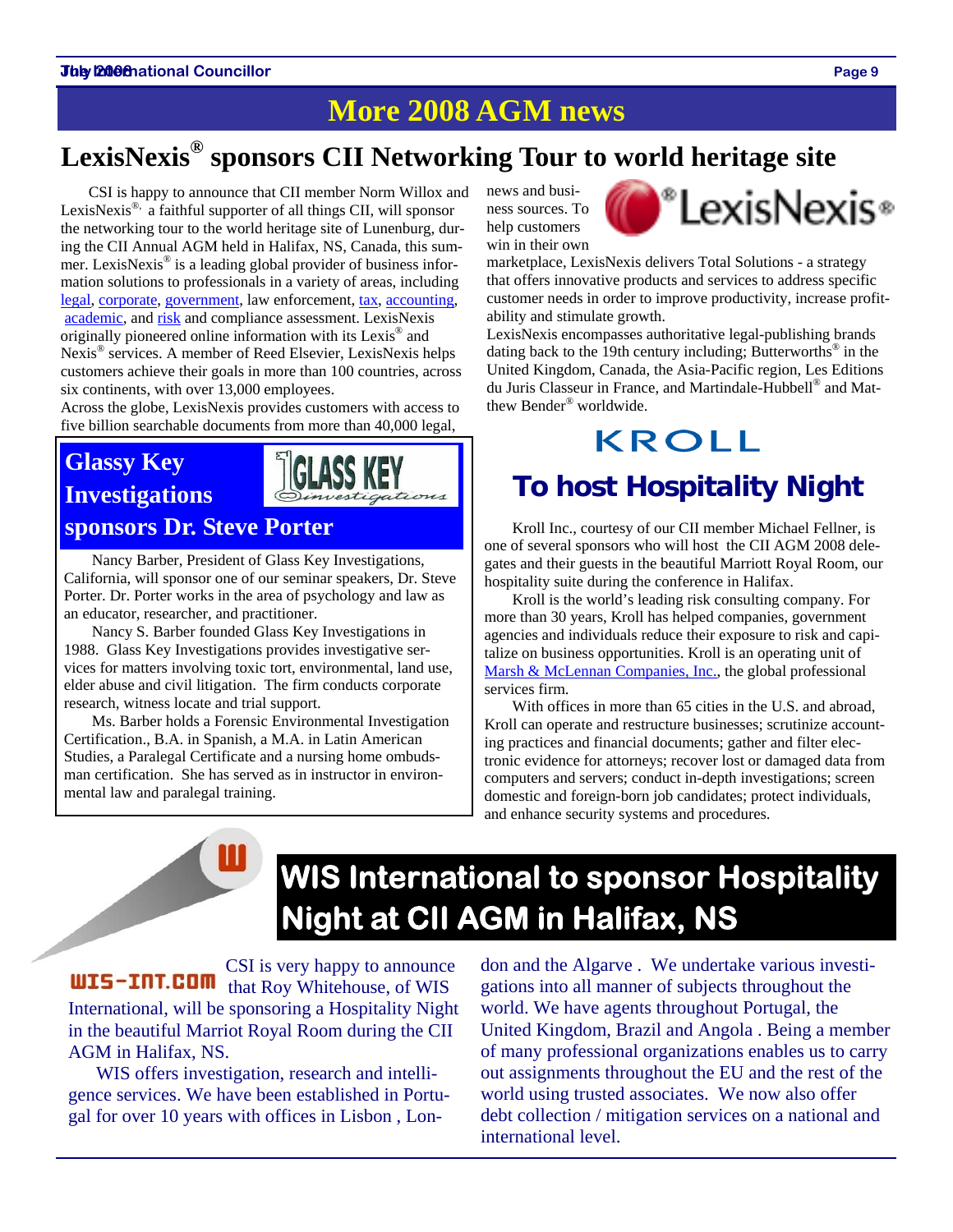Page 10 **Page 10 Page 10 July 2008 The International Councillor** 

### **Regional Directors 2006-2007**

| 01 CANADA EAST                                    | Fred Dehmel                         | fdehmel@csilimited.com            |  |  |
|---------------------------------------------------|-------------------------------------|-----------------------------------|--|--|
| 02 CANADA CENTRAL                                 | <b>Brian King</b>                   | bking@king-reed.com               |  |  |
| 03 CANADA WEST                                    | Ken Cahoon                          | ken@fbig.ca                       |  |  |
| 04 USA NORTHEAST                                  | Joan Beach                          | Joanmbeach@aol.com                |  |  |
| 06 GREAT LAKES                                    | Robert Dudash                       | robertdudash@hotmail.com          |  |  |
| 07 USA CENTRAL                                    | Robert Dudash                       | robertdudash@hotmail.com          |  |  |
| 08 USA WEST                                       | Paneen Allen<br>paneenallen@msn.com |                                   |  |  |
| 09 AUSTRIA, HUNGARY, SWITZERLAND,<br><b>ITALY</b> | Alan Marr                           | alan-marr@jigsawservices.co.uk    |  |  |
| 10 NETHERLANDS,<br><b>BENELUX COUNTRIES</b>       | Alan Marr                           | alan-marr@jigsawservices.co.uk    |  |  |
| 11 CARIBBEAN, SOUTH AMERICA                       | Maurice C. Amres                    | geb@solutions2000.net             |  |  |
| 12 CENTRAL AMERICA                                | Seth Derish                         | seth@privateeyes.com              |  |  |
| 13 IRELAND, N IRELAND                             | Alan Marr                           | alan-marr@jigsawservices.co.uk    |  |  |
| 14 SCOTLAND, ENGLAND                              | Alan Marr                           | alan-marr@jigsawservices.co.uk    |  |  |
| 15 SPAIN & PORTUGAL                               | Roy Whitehouse                      | $wis-int@ip.pt$                   |  |  |
| 16 FRANCE                                         | Joel Auribault                      | ira@agence-investigations.com     |  |  |
| 17 SCANDINAVIA                                    | Jouni Heikkinen                     | academic@welho.com                |  |  |
| 18 BELGIUM                                        | Michel de Kort                      | mdk@dekort-partners.be            |  |  |
| 19 GERMANY, E. EUROPE                             | Jurgen F. Hebach                    | fritz.cii-berlin@web.de           |  |  |
| 20 ISRAEL                                         | Jacob Lapid                         | lapidim@bezeqint.net              |  |  |
| 21 INDIA                                          | Pawanjit Ahluwalia                  | pawan@premiershield.net           |  |  |
| 22 SINGAPORE, SE ASIA, VIETNAM                    | Ponno Kalastree                     | p.kalastree@mainguard-intl.com.sg |  |  |
| 23 HONG KONG, KOREA                               | Li Fuk Ki                           | lifk@biznetvigator.com            |  |  |
| 24 CHINA                                          | Hai Yang                            | cn@sbcs.com.cn                    |  |  |
| 25 JAPAN                                          | Kenji Ohara                         | mission@olive.ocn.ne.jp           |  |  |
| 26 AUSTRALIA, NEW ZEALAND                         | Rodney Webb                         | rtw@mwacorporate.com.au           |  |  |
| 27 ALBANIA, GREECE, TURKEY, CYPRUS                | Alan Marr                           | alan-marr@jigsawservices.co.uk    |  |  |
| <b>28 NORTH AFRICA</b>                            | Alan Marr                           | alan-marr@jigsawservices.co.uk    |  |  |
| 29 CENTRAL AFRICA                                 | Alan Marr                           | alan-marr@jigsawservices.co.uk    |  |  |
| <b>30 SOUTH AFRICA</b>                            | Peter Grant                         | petergrant@criskinternational.com |  |  |

### **GET INVOLVED — BE A DIRECTOR FOR YOUR AREA**